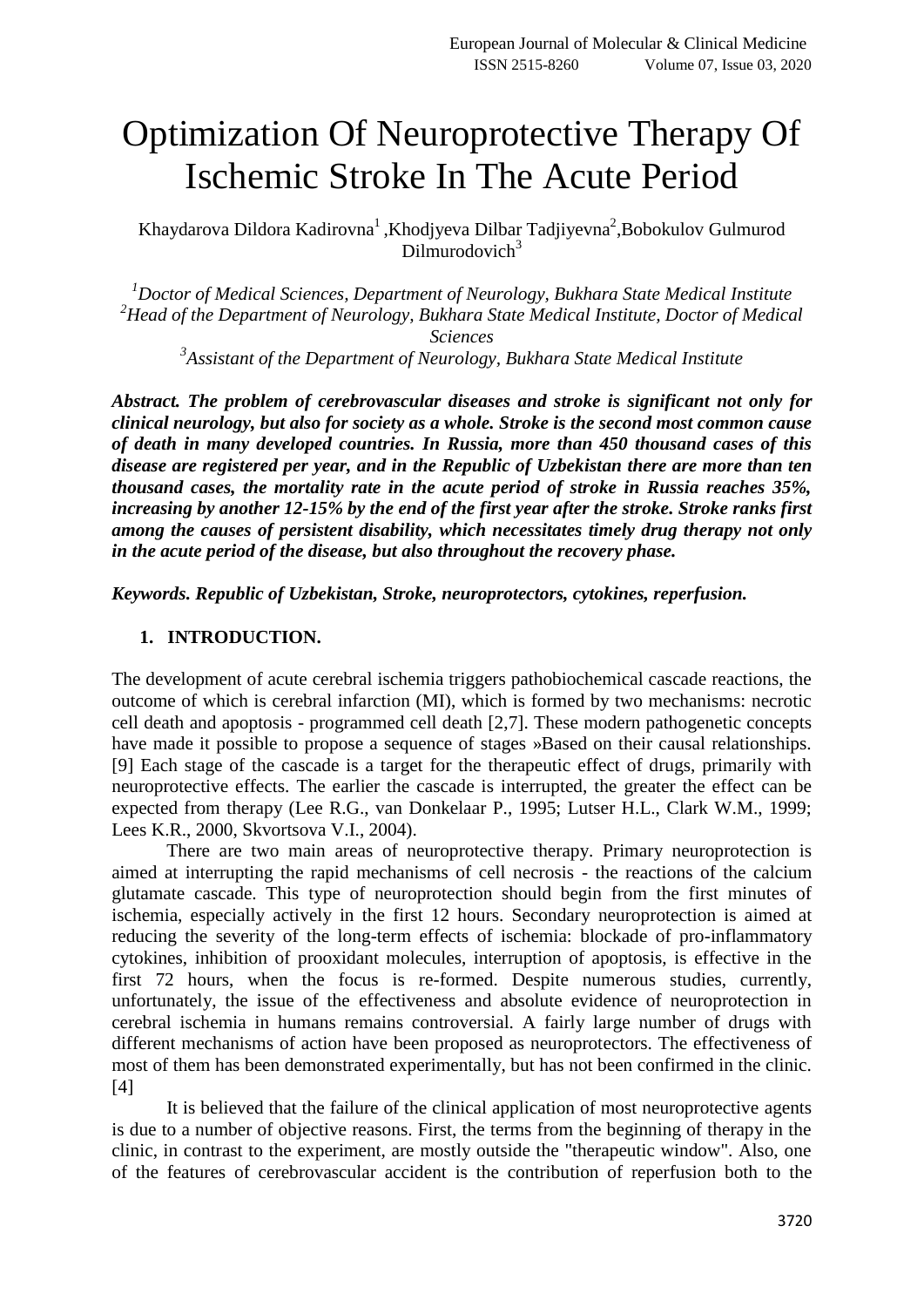process of cell preservation and to their damage. The absence of reperfusion suggests that the focus will occupy the maximum volume, moreover, in the absence of blood flow, it is difficult or impossible to deliver the drug to the site of the event, and the restoration of blood flow includes new and enhances old damage mechanisms [1]. The drugs proposed for neuroprotection may be far from ideal in their properties - they poorly penetrate the bloodbrain barrier, do not enter the penumbra zone, do not develop their effect at the level of the vascular wall [11]. Some neuroprotective agents are not effective in humans, in contrast to animals. In addition, brain damage preceding ischemia could create conditions under which the effect of neuroprotection could be minimal (diabetes mellitus, high arterial hypertension). And finally, ischemic stroke is a heterogeneous state, not only in pathogenesis, but also in localization and size of the lesion, which suggests some difference in the metabolic and hemodynamic conditions created during ischemia. A particular difficulty for assessing the effectiveness of neuroprotective agents in the clinic, in contrast to the experiment, is the standardization of the groups of patients under study and the choice of outcome assessment (Grotta J., 2002).

However, to date, based on an understanding of the pathobiochemistry of ischemia, the study of the neuroprotective effects of drugs that interfere with the mechanisms of excitotoxicity, the development of oxidative stress, as well as drugs with neurotrophic action is considered a promising direction. (5). And, despite the presence of many unresolved problems and contradictions regarding the drug therapy of stroke, an increase in its effectiveness in the appointment of patients with various drugs with different mechanisms of action, points of application and their combination, aimed at correcting pathological processes in stroke, both for theoretical and and for practical medicine is an urgent problem. There is a constant search for drugs that can interrupt the pathological processes of ischemia. In this regard, amantadine sulfate is of great interest, the mechanism of action of which is aimed at blocking both dopamine and NMDA receptors, which play an important role in the induction of the ischemic cascade. This provides a theoretical basis for the possibility of a neuroprotective effect of this drug in ischemic brain lesions. And the first pilot studies of amantadine sulfate showed positive results in terms of the effectiveness of the treatment of cerebrovascular accident (CMB) (S.A. Rumyantseva, N.G. Benevolskaya, 2006). This motivated the study of the neuroprotective potential of this drug.

Acute disorders of cerebral circulation (ACVA) are the most important medical and social problem. The incidence of stroke is 2.5 - 3 cases per 1000 population per year, mortality - 1 case per 1000 population per year. Mortality in the acute period of stroke in Russia reaches 35%, increasing by 12-15% by the end of the first year after suffering a stroke. Post-stroke disability ranks first among all causes of disability and is 3.2 per 10,000 population. 20% of stroke survivors return to work, while one third of stroke patients are of working age. Thus, in Russia, a stroke develops annually in 400 - 450 thousand people, about 200 thousand of them die. [4,13] There are more than 1 million stroke survivors in the country, 80% of whom are disabled. Despite the fact that primary prevention plays a decisive role in reducing mortality and disability due to stroke, a significant effect in this regard is provided by the optimization of the system of care for ACVA patients, the introduction of therapeutic and diagnostic standards for these patients, including rehabilitation measures and the prevention of recurrent strokes. The Regional Office for Europe of the World Health Organization (WHO) believes that the creation of a modern system of care for patients with stroke will reduce mortality during the first month of the disease to 20% and ensure independence in everyday life 3 months after the onset of the disease at least 70% of surviving patients. [5] The development and implementation of uniform principles of management of patients with acute cerebrovascular accidents should help to optimize the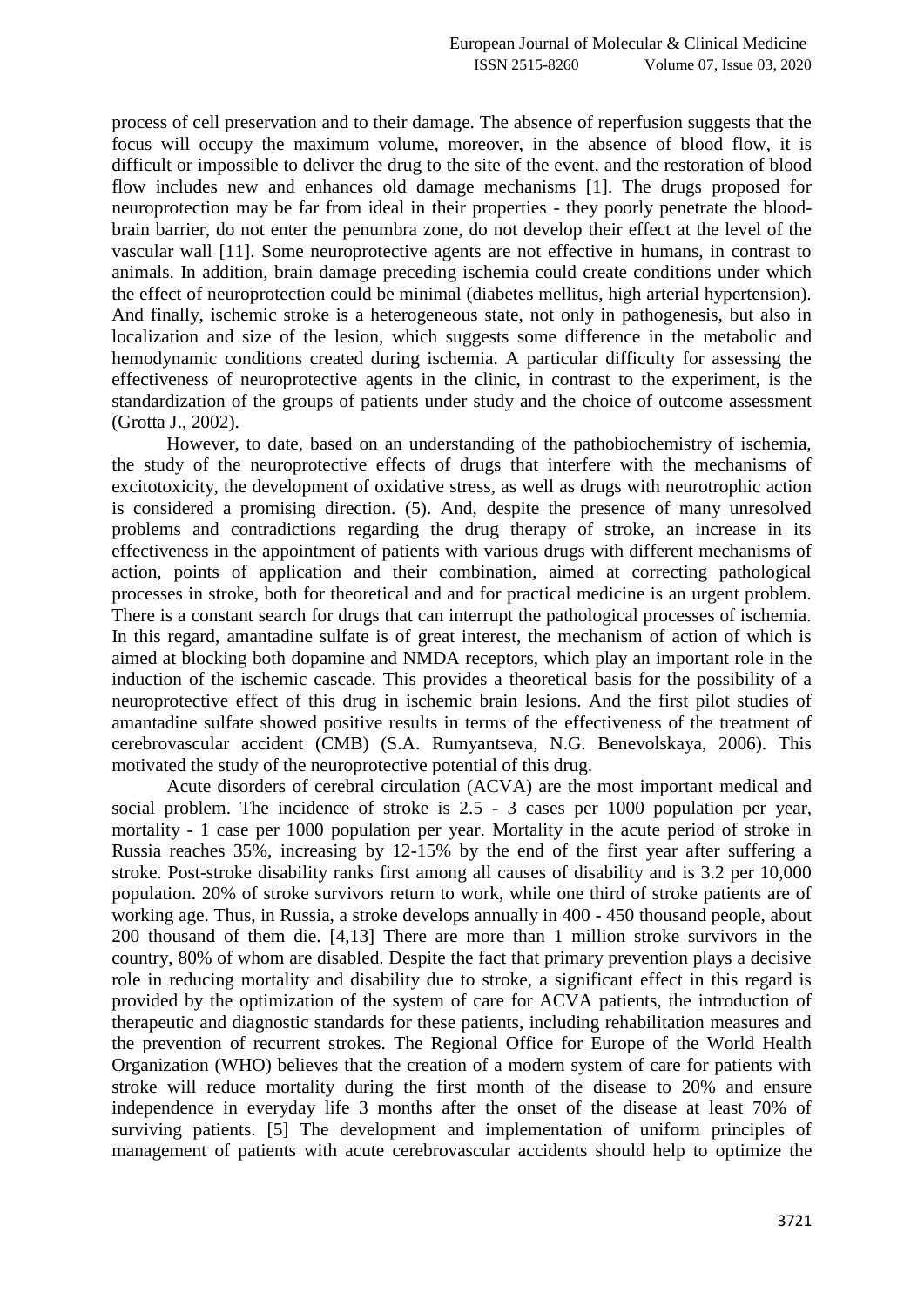diagnostic approach and the choice of treatment measures to ensure the best outcome of the disease. [7.8]

Stroke continues to be one of the urgent problems of modern medicine, being the main reason for the disability of the population [10]. In recent years, the number of people with disabilities after a stroke has been steadily increasing. Thus, in Uzbekistan, no more than 3-23% of stroke patients return to work, 85% of patients require constant medical and social support, and 20-30% of patients experience profound disability until the end of their life [8].

As a result of studies carried out in Uzbekistan, it was found that the incidence of stroke is one of the highest among all types of cardiovascular diseases, and mortality from stroke is consistently ranked second in the structure of overall mortality of the population, second only to cardiac pathology. In some regions of Uzbekistan, stroke is more common than myocardial infarction. On average, 60% of stroke patients become disabled, and most of them depend on others or need outside care.

Over the past 5 years, 1.4 million people have died from diseases of the circulatory system in Uzbekistan, of which 18.9% are people of working age [3]. In this regard, the search for optimal and highly effective methods of treating stroke in order to reduce the risk of occurrence and the degree of post-stroke disability is one of the priority tasks of the healthcare system as a whole. [9.12]

Along with the use of specialized treatment technologies in vascular centers, according to the standards, all patients undergo neuroprotective therapy from 1 hour after admission to the intensive care unit in order to reduce the consequences of hypoperfusion in ischemic stroke and perifocal changes in intracerebral hematomas, reperfusion injury when using recanalizing technologies and multiple organ violations. [11] Of the group of drugs recommended by the standards for the treatment of stroke, the most commonly used are those that have a multimodal effect, are safe for all types of stroke, and also improve regenerativereparative processes with an effect on neuronal plasticity. The drug Mexidol (ethylmethylhydroxypyridine succinate) is widely used in the treatment of ischemic stroke [13].

## **2. CONCLUSION**

it should be noted that neuroprotective therapy for ischemic stroke should begin as early as possible and continue during the recovery period, which will reduce the number of complications, reduce mortality, improve recovery of neurological functions and the quality of life of patients.

## **3. REFERENCES**

- [1] Anatskaya L.N. A cerebral infarction in elderly patients. *Zh Nevrol Psikhiatr Im S S Korsakova*. 2011; (8–2: Stroke): 74–80.
- [2] Kulikov A., Abdrashitova G. Budget Impact Analysis of Cerebrolysin In The Treatment of Acute Ischemic Stroke of Moderate and Severe Degrees of Severity In The Russian Federation. *Value Health*. 2015; 18 (7): A699. PMID: 26533918. DOI: 10.1016/j.jval.2015.09.2612.
- [3] Ziganshina LE, Abakumova T, Vernay L. Cerebrolysin for acute ischaemic stroke. *Cochrane Database Syst Rev*. 2016; 12: CD007026 PMID: 27918088. DOI: 10.1002/14651858.CD007026.pub4.
- [4] *Handbook of Vidal. Medicinal preparations in Russia – 2017.* Moscow: Vidal' Rus Publ., 2017. 1240 p.